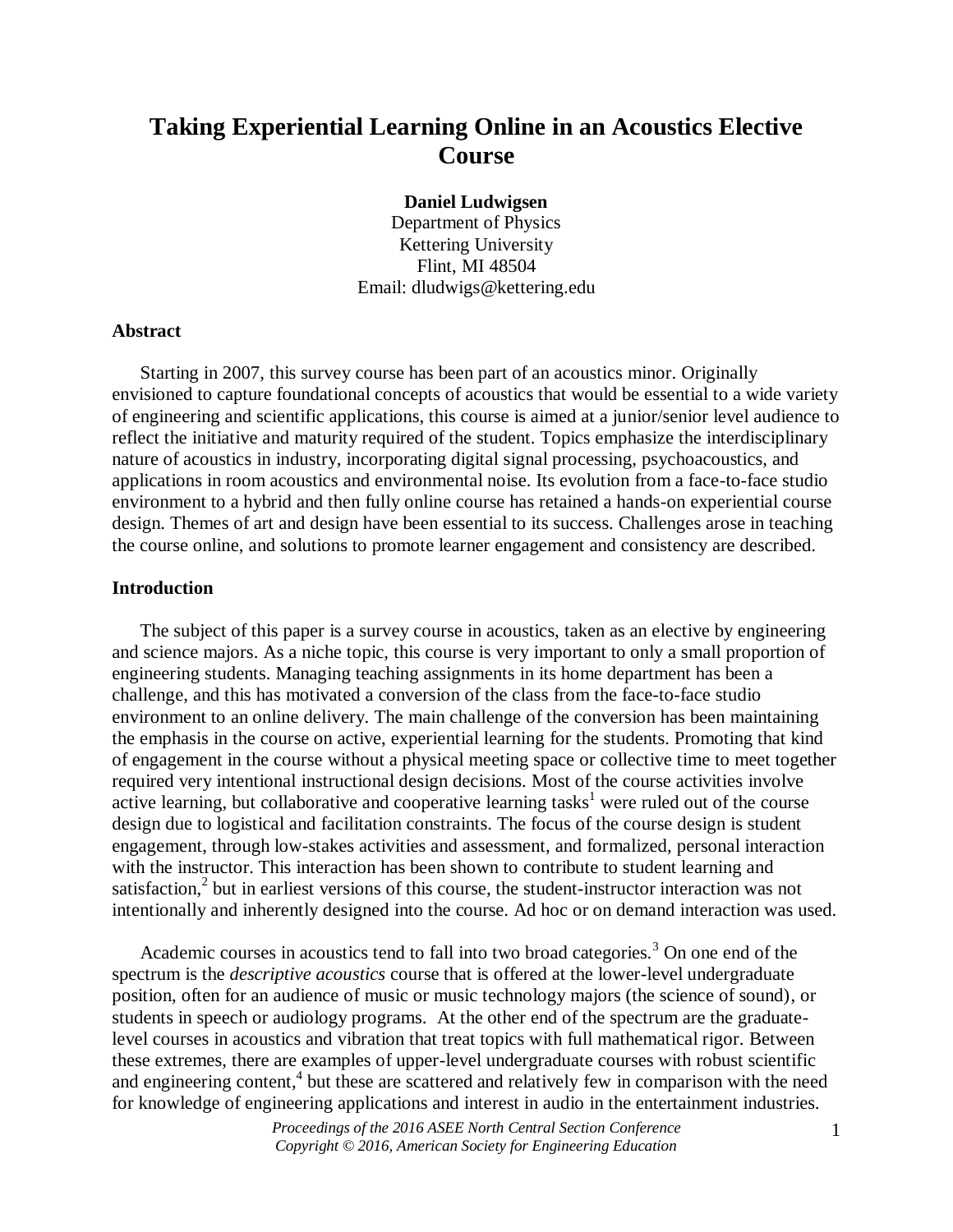Many engineered products now must incorporate sound quality as a design criterion, and the availability of equipment for do-it-yourself home recording studios, home theaters, and car audio has never been greater. A little dose of practical knowledge of acoustics for undergraduates in engineering can be personally engaging and professionally valuable.<sup>5</sup>

The present course is designed as a one-course introduction to acoustics for students who have a personal and/or professional interest in the field. The student audience for the course is drawn from engineering programs in mechanical and electrical engineering, and includes majors in engineering physics as well. The course is designed to have a fairly low prerequisite, the introductory sequence in physics is required for topics in mechanics and electricity and magnetism. The typical student in the course is a junior or senior, perhaps with co-op experience with an industrial setting involving NVH or noise, or perhaps with a musical background. Musical interest is common in STEM students, and this course provides a way to take an academic and scientific perspective and explore these interests and experiences more deeply.

Content for the course is drawn from topics that would be found in any introduction to acoustics, combined with industry-relevant concepts and applications. Kettering University students write a thesis to satisfy a graduation requirement, and the topic of the thesis is usually based upon a project undertaken for and supervised by their co-op employer. A faculty member is additionally assigned to advise students during the thesis. While serving as the faculty advisor for more than forty such thesis projects in industrial settings, this author collected general expectations of content knowledge and skills in acoustics and NVH at the co-op level. The course content reflects the approach and knowledge base shared in many of these co-op thesis projects. In this way, one of the course design goals was to provide a service to employers who hire co-op students and provide experiences in NVH or similar divisions.

In striving for relevance and an emphasis on practical application, the original course design also drew inspiration from a series of editorial articles in a prominent trade publication.<sup>6-14</sup> These articles from esteemed educators and experienced industry professionals stress the importance of good communication skills, the validation of theoretical or simulation results with careful testing and measurement, and problem-solving skills in the context of realistic scenarios, which often seem messy or ambiguous compared with traditional problems from the end of the chapter in a textbook. In the instruction, development of skills, and assessment of student learning, the initial design and evolution of the course aim for authenticity.

The major topics of the current version of the course are presented in an organizational structure that mimics, to some degree, the source-path-receiver paradigm for analysis of noise problems. Table 1 outlines the course structure as it is taught presently.

#### **Evolution of Instructional Design**

The original design and facilitation of the course, beginning in 2007, emphasized experiential learning in a studio setting. The course was taught in that mode until 2012, when it transitioned to a fully online mode. That year, the course was taught twice. The first term, the class met for one hour per week, allowing a face to face opportunity to interact and discuss the online content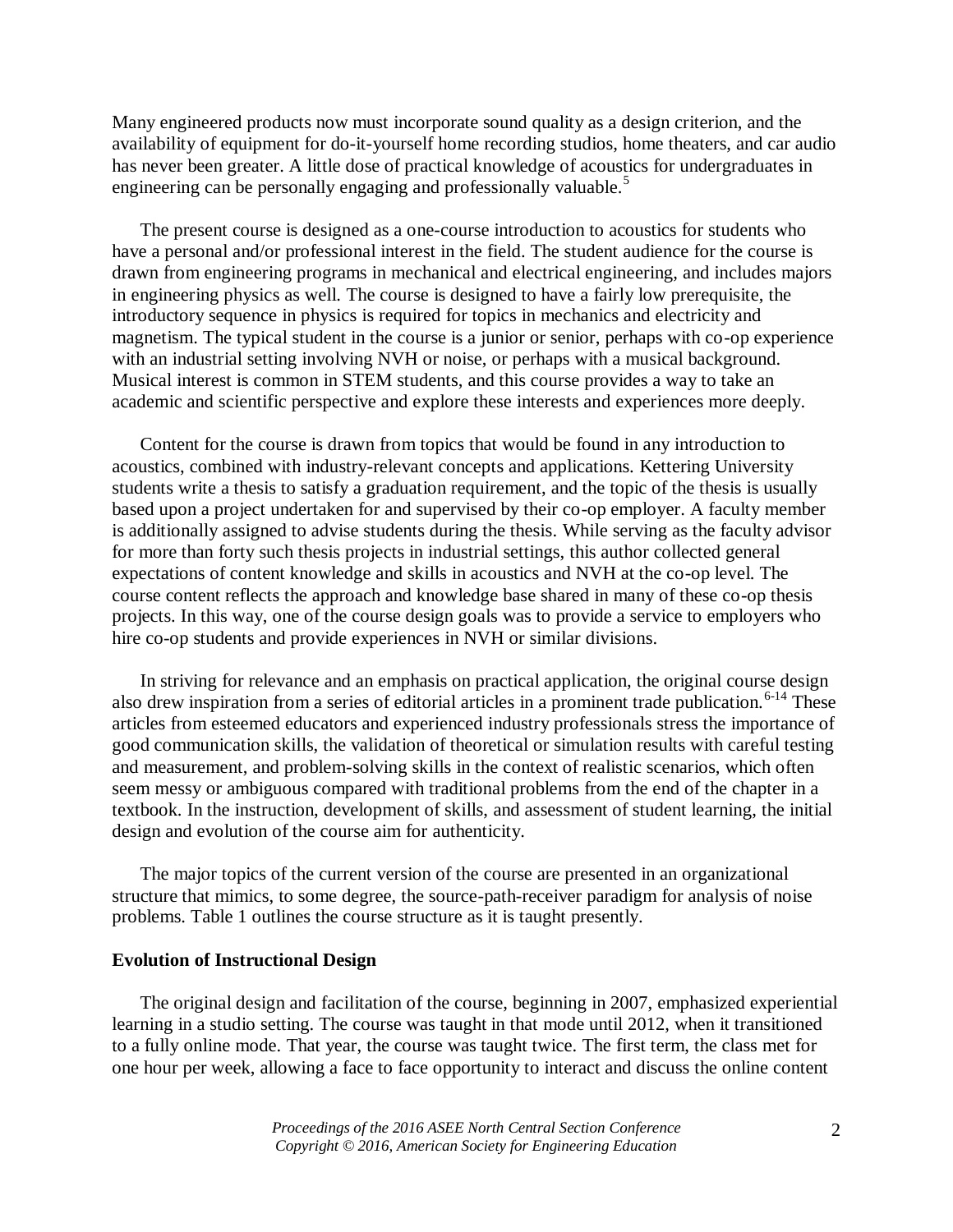presentation, activities, and assignments. In the second term, there were no regularly scheduled class meetings and all course material was presented online.

| Unit                   | <b>Lessons</b>           | <b>Task and objective</b>             |
|------------------------|--------------------------|---------------------------------------|
| Unit A: Source         | Time domain signals      | You should be able to record          |
|                        | Frequency domain signals | sound signals from a source,          |
|                        | Signatures of resonance  | analyze them for time and             |
|                        |                          | frequency information, and            |
|                        |                          | characterize the source through       |
|                        |                          | comparison to familiar models.        |
| Unit B: Path           | <b>Resonators</b>        | You should be able to identify the    |
|                        | Filters                  | $path(s)$ of sound propagation in     |
|                        | Wave behavior            | the human environment, and use        |
|                        |                          | filters to predict the effect of that |
|                        |                          | path on the sound from source to      |
|                        |                          | receiver.                             |
| Unit C: Receiver       | Computer "hearing"       | You will be able to interpret         |
|                        | Human hearing            | fundamental measurements (like        |
|                        | Sound quality and        | spectral information from the         |
|                        | psychoacoustics          | DFT), and use the results to          |
|                        |                          | quantify human perception of the      |
|                        |                          | sound of a product or                 |
|                        |                          | environment.                          |
| Unit D: Room Acoustics | Reverberation time       | For Unit D: You should be able to     |
| Or                     | Design details           | analyze the acoustic                  |
| Unit E: Noise          | Design goals             | characteristics of a particular       |
|                        | Or                       | room, and recommend                   |
|                        | Noise sources            | improvements based on basic           |
|                        | Noise propagation        | principles of room acoustics.         |
|                        | Noise metrics            |                                       |

**Table 1. Current course topic structure and organization**

Starting at the beginning, in 2007 in the studio mode, the experiential emphasis of the course motivated a minimal lecture component with significant time in class for hands on activities. These activities provided a great deal of the content delivery, with content presented in the midst of instructions for student tasks. In this way, the conceptual knowledge can be provided at the moment it's needed by the student to complete a task. Additionally, this pedagogical approach was readily transported to an online delivery mode.

As an example of this approach, and an example of the evolution of the instructional design in the learning modules, the following figures provide excerpts of materials related to the topic of Fourier Transforms and spectral content of signals. The learning outcomes of this lesson are currently provided to the student with this wording:

"After completing this lesson, you should be able to…

- explain the steps a computer takes to digitize a signal
- explain the steps and assumptions needed to discretize the Fourier Transform
- use window functions and anti-aliasing filters understanding the effects and tradeoffs"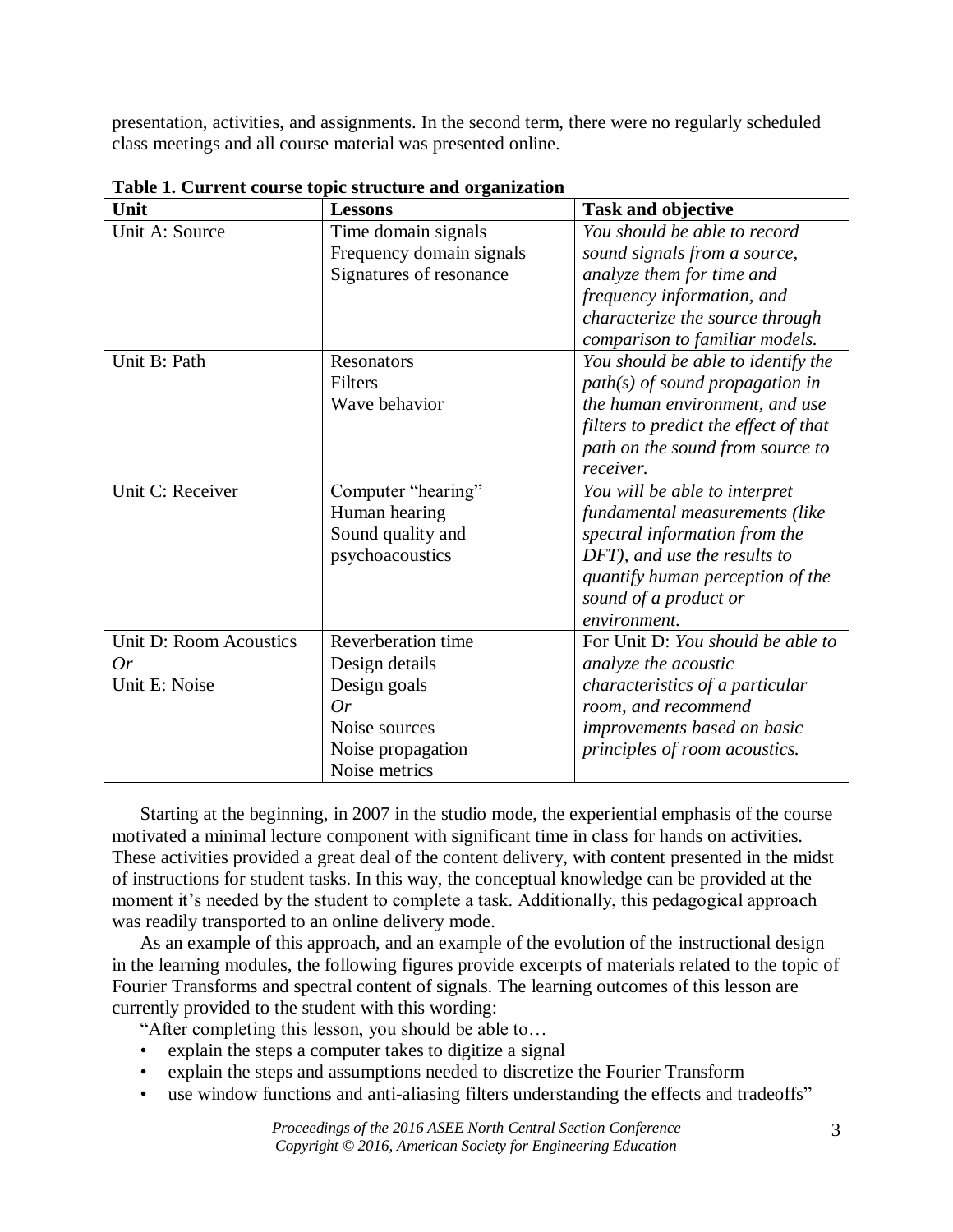Originally in the part of the course devoted to understanding how computers analyze time signals and produce spectra, students used MATLAB in a computer lab and worked face-to-face in a studio or laboratory style. Students would hear a short lecture on the continuous Fourier transform, and then apply those ideas by coding a "do-it-yourself" discrete Fourier transform, or DFT. Students would have a skeleton MATLAB script, so their job was to complete the lines that involved the critical calculations. The nested for loops can be seen near the bottom of the activity page, shown in Figure 1.

B. Type "help fff" at the command prompt to learn how MATLAB carries out a transform. C. Set up a time vector and a signal:  $Fs = 8192$ :  $dt = 1/Fs$ ;  $T = 0.5$ ;  $t = dtdt$ : $T$ :  $N = length(t)$  $x = 0.1*$ <sub>COS</sub> $(2*pi*10*$ t); Check the value of  $N$ , and try plotting  $x$  vs.  $t$  to be sure you have a reasonable sinusoid. D. Set up the sum that is provided in the "help fff," description: N  $X(k) =$  sum { x(n)\*exp(-j\*2\*pi\*(k-1)\*(n-1)/N) } 1 ≤ k ≤ N  $n=1$ Note carefully how this is different than the equation A.6 in Appendix A of Application Note 243! • Indexes are used differently in the X() and x() expressions • MATLAB starts indexes at 1, not zero; for example, k-1 is m in A.6 You should also take a moment to understand the derivation of A.6, as there will be questions on this later... Here's one way to code this sum. The following lines are NOT complete, but here to provide a. framework!  $for k = 1:N.$  $X(k) = 0$ ; %initialize for  $n = 1:N$ ,  $X(k) = X(k) + x(n)^*exp(...$ end end

**Figure 1. Excerpt from curricular material provided to students in the studio classroom, leading them through a hands on "do-it-yourself" discrete Fourier transform.**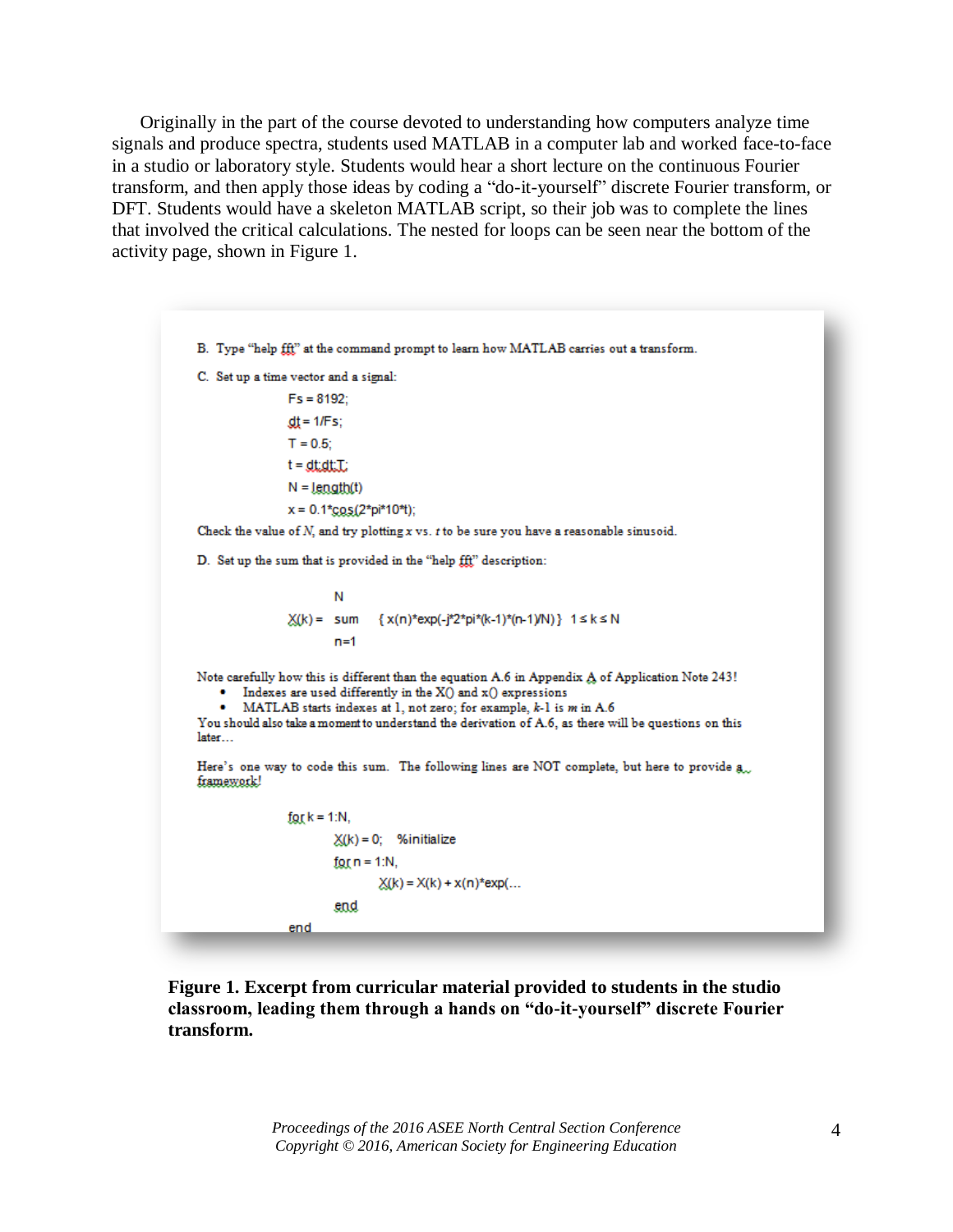This activity really gave some of the students a sense for what's involved in creating a spectrum from a time series, but it really confused others. Also, it required a great deal of class time, required lots of one on one coaching, and was not structured for more independent learning in an online format. Direct feedback from the students indicated that the activity did not help the majority of the students meet the course learning objective for this topic. A root cause analysis showed that programming skills needed for the task were not sufficiently developed in the present course to support the work.

Therefore, the discrete Fourier transform lesson has evolved through the nine instances of the course. It is one of the lessons that provides a look behind the scenes of the tools used by NVH engineers routinely; a deeper understanding of the inner workings is part of the value provided by the course. The lesson's continuing evolution has been driven, in part, by student input. One consistent request is more graphical, visual illustrations to support the concepts. Therefore, Figure 2 shows a later version of the same lesson. In this section of the lesson, the learning objective is to understand the raw DFT rather than learn to code a MATLAB script, so the job of calculating is given to Excel. The students add in the Analysis ToolPak, and then use the Fourier Transform with a few steps shown in Figure 2. Plots of the input time series and output DFT (actually FFT) can be made easily, allowing for more immediate interpretation of these functions of time and frequency, as in Figures 2 and 3.

As seen in Figures 2 and 3, this later version of the activity emphasizes student tasks, as they can work through the examples with these explanations as a guide. This version strives to be visual and thorough in discussing what is to be done, why it is to be done, and how to understand the results of the tasks. It also retains enough of the view behind the scenes, so that the students can use FFT-based tools at work or in other courses with some knowledge of the fundamentals. For an example associated with these excerpts, the student would be intimately familiar with the complex output of the DFT or FFT, and how the real and imaginary parts can be converted to magnitude and phase. It might be observed that engineers might neglect the phase, concentrating on magnitude of an FFT, but that phase can be very useful in a number of applications.

Near the bottom of the excerpt in Figure 3, the student has just seen evidence of leakage, a problem inherent in a discrete Fourier transform due to finite record length. Immediately, the activity takes them to an audio editing software, Audacity, that provides analysis in the frequency domain in a "Plot Spectrum" command. Now that students understand where that frequency domain information comes from, they can use that tool to explore leakage and the remedies found in applying window functions. Again, the emphasis is on learning by doing, and guided interpretation of the results of the students' exploration.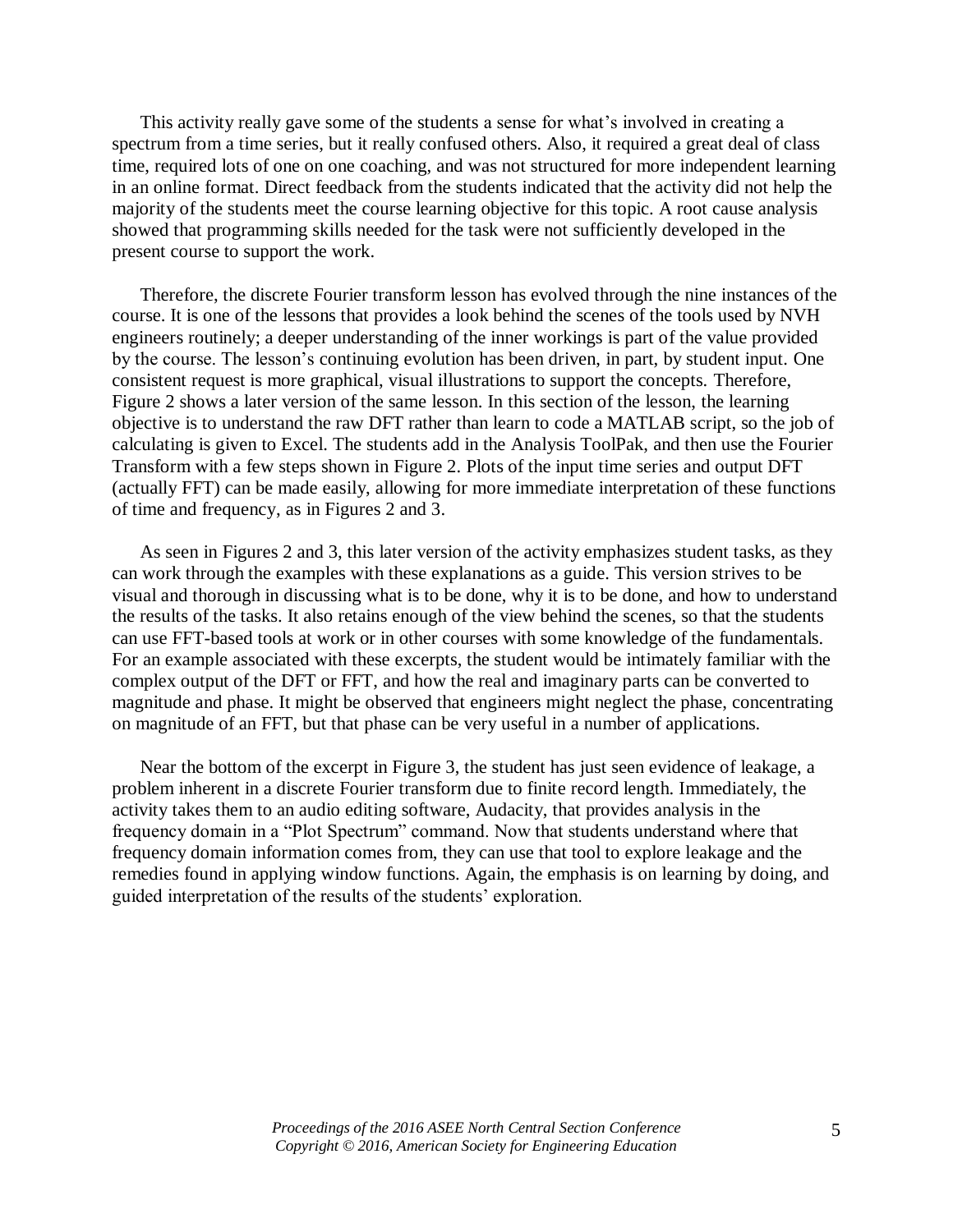

Set up column B to be a sine function, again with a parameter at the top for frequency to make it easy to change. I used the cell formula "= SIN(2\*PI()\*\$B\$3\*A5)" for cell B5 in this example. Notice the graph of the sampled sine in the screenshot has seven cycles in the one second of data.

To implement the Excel DFT (actually an FFT), click on the Data tab and locate Data Analysis. Select Fourier Transform, and click OK. The input range will be the 128 points in your column B sine function. I asked to have the output in a New Worksheet Ply, so it creates a new tab at the bottom, then clicked OK.

The first value represents the DC bias, or zero frequency contribution, so I set that to zero manually (the sine function was centered on zero, so there should be no bias. The rest of the values, you notice, are complex numbers. These are the real and imaginary parts, which I pull out into separate columns using the cell functions "=IMREAL(A3)" and "=IMAGINARY(A3)".

With those added columns, I can calculate the magnitude and phase using cell functions "=SQRT(B3^2 + C3^2)" for magnitude and "=ATAN2(C3,B3)" for phase—consider the complex plane mentioned in the Prezi for these fundamentals. The result looks like this:

|                |                                         | B        |                            | D                          | Ε        |  |
|----------------|-----------------------------------------|----------|----------------------------|----------------------------|----------|--|
|                |                                         |          |                            |                            |          |  |
| $\overline{2}$ |                                         |          | Real par Imag. Pi Mag      |                            | Phase    |  |
| 3              | 0                                       | 0        | 0                          | 0                          | #DIV/0!  |  |
|                | 0.195521205312864+6.4929454510059E-002i | 0.195521 | 0.064929                   | 0.20602                    | 1.250171 |  |
|                | 0.198365437776093+0.134885452635477i    |          | 0.198365 0.134885 0.239881 |                            | 0.97363  |  |
| 6              | 0.203637921833385+0.21630480039832i     | 0.203638 |                            | 0.216305 0.297079          | 0.755244 |  |
|                | 0.212397546711305+0.319366258841923i    | 0.212398 |                            | 0.319366 0.383546 0.586889 |          |  |
|                | 0.33601003521003340.46336510050331      | 0.33693  |                            | 0 462265 0 515046 0 455201 |          |  |

**Figure 2. Excerpt from curricular material with Excel rather than MATLAB, illustrating the shift from students coding the DFT to focusing on interpreting the input time signal and output transform.**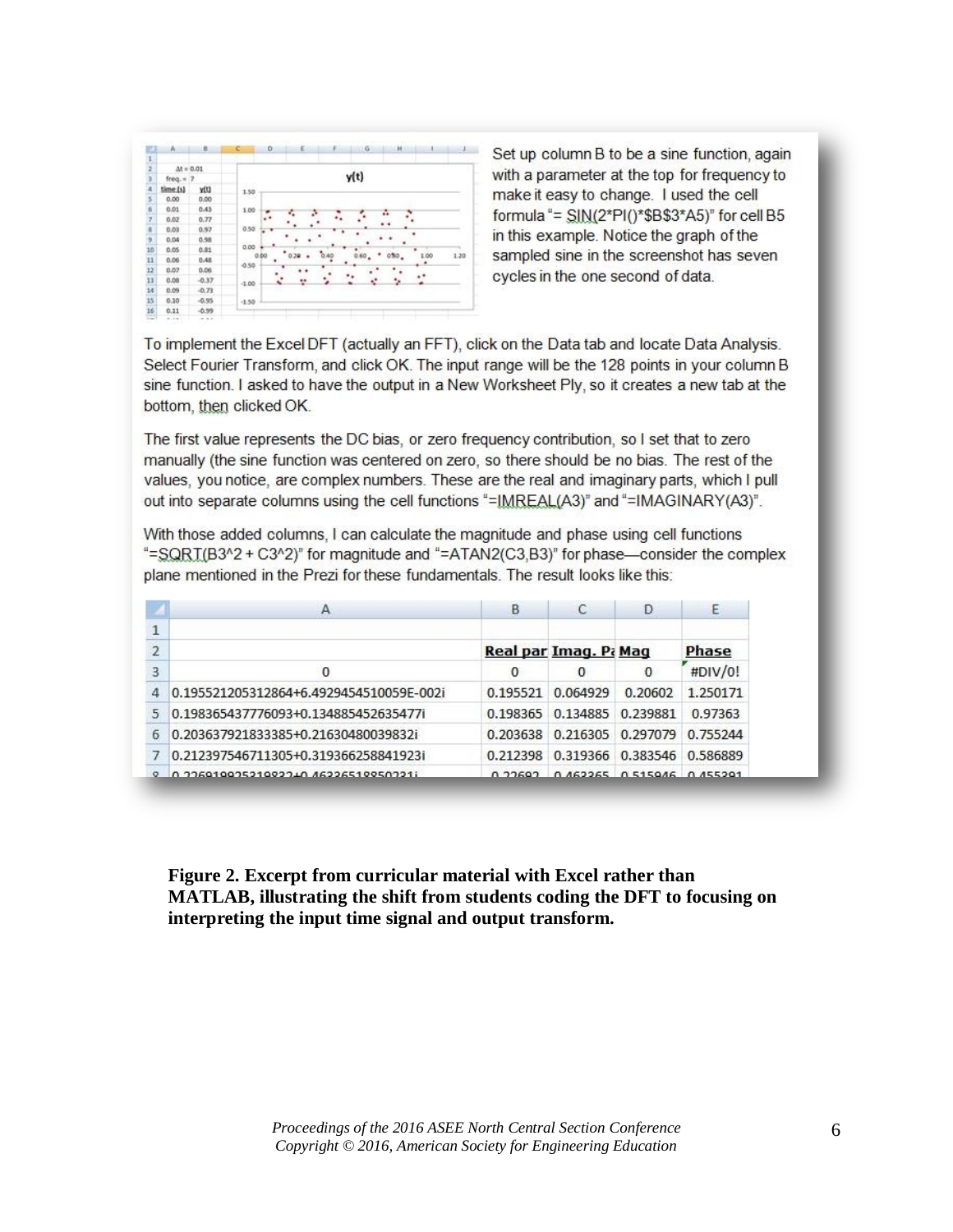spacing of  $\Delta f = \frac{1}{N*\tau'}$ , so I calculate that and use it to increment a list of frequencies in column F. Only the first half (64 points) need to be populated, of course, as we're only going up to half the sampling rate. The result of all this is shown below.

|    | $\mathbf{A}$                                | в.         | c                     | Ð                               |                            |                      | G        | H  |    |    | к  |    | M      |
|----|---------------------------------------------|------------|-----------------------|---------------------------------|----------------------------|----------------------|----------|----|----|----|----|----|--------|
|    |                                             |            |                       |                                 |                            | $\Delta f = 0.78125$ |          |    |    |    |    |    |        |
|    |                                             |            | Real par Imag. Pr Mag |                                 | Phase                      | Freq. $f(Hz)$        |          |    |    |    |    |    |        |
|    | $^{\circ}$                                  | 0          | 0                     | $\bf{0}$                        | #DIV/0!                    | $\circ$              |          |    |    |    |    |    |        |
|    | 0.195521205312864+6.4929454510059E-002i     | 0.00391    | 0.001299              | 0.00412                         | 1.250171                   | 0.78125              | $1.4 -$  |    |    |    |    |    |        |
|    | 0.198365437776093+0.134885452635477i        | 0.003967   | 0.002698              | 0.004798                        | 0.97363                    | 1.5625               |          | ٠  |    |    |    |    |        |
|    | 0.203637921833385+0.21630480039832i         | 0.004073   | 0.004326              |                                 | 0.005942 0.755244          | 2.34375              | 1.2      |    |    |    |    |    |        |
|    | 0.212397546711305+0.319366258841923i        | 0.004248   | 0.006387              |                                 | 0.007671 0.586889          | 3.125                |          |    |    |    |    |    |        |
|    | 0.226919925319832+0.46336518850231i         | 0.004538   | 0.009267              |                                 | 0.010319 0.455391          | 3.90625              | $1\,$    |    |    |    |    |    |        |
|    | 0.252686880220109+0.692633999505879i        | 0.005054   |                       |                                 | 0.013853 0.014746 0.349816 | 4.6875               | 0.8      |    |    |    |    |    |        |
|    | 0.306503545385939+1.14090299601483i         | 0.00613    | 0.022818              |                                 | 0.023627 0.262453          | 5.46875              |          |    |    |    |    |    |        |
|    | 0.4753921396976+2.4975619811332i            |            | 0.009508 0.049951     |                                 | 0.050848 0.188092          | 6.25                 | 0.6      |    |    |    |    |    |        |
|    | -7.85923621036177-63.4601266367049i         |            | $-0.15718$ $-1.2692$  | 1.278899                        | $-3.01837$                 | 7.03125              |          |    |    |    |    |    |        |
|    | -0.167647615877784-2.55899514762195         | $-0.00335$ | $-0.05118$            | 0.05129                         | $-3.07617$                 | 7.8125               | 0.4      |    |    |    |    |    |        |
|    | -1.7662293786314F-002-1.35728642765115i     | $-0.00035$ | $-0.02715$            | 0.027148                        | $-3.12858$                 | 8.59375              | ಜಜ       |    |    |    |    |    |        |
| 15 | 3.31705557626641F-002-0.941722463692027i    | 0.000663   | $-0.01883$            |                                 | 0.018846 3.106384          | 9,375                | 0.2      |    |    |    |    |    |        |
|    | 5.85276711324285E-002-0.728917000306017i    | 0.001171   | $-0.01458$            |                                 | 0.014625 3.061471          | 10.15625             | $\Omega$ |    |    |    |    |    |        |
|    | 7.3605357335859E-002-0.598434473844809i     | 0.001472   | $-0.01197$            |                                 | 0.012059 3.019211          | 10.9375              | $\circ$  | 10 | 20 | 30 | 40 | 50 | 60     |
|    | 8.3531629407244E-002-0.509562092644157i     | 0.001671   | $-0.01019$            | 0.010327                        | 2.97911                    | 11,71875             |          |    |    |    |    |    | 34 S.Y |
|    | 10 0 051776100043535 003 0 4446046003900344 | 0.00101    |                       | $0.00000$ $0.000076$ $2.000705$ |                            | 32E                  |          |    |    |    |    |    |        |

You'll notice a few things slightly amiss here: the point nearest 7 Hz has far and away the most magnitude, as expected, but it's a little greater than 1 (our amplitude of the sine function). Also, the neighboring points have some amplitude as well, as if some of the signal "leaked" out into other frequencies. These are related to inherent artifacts in the discrete transform. Let's explore this a bit more using Audacity in the next section.

#### See the concepts in practice-Audacity

Open Audacity. Before doing anything else, change the Project Sampling Rate (at the lower left corner) to 8000 Hz.

**Figure 3. Excerpt from curricular material, also with Excel, providing discussion that helps the student interpret the output of the transform, in the frequency domain, and leads into applications using Audacity audio editing software.**

#### **Assessment Structure**

The assessment of student learning in an online environment is predominantly low-stakes assessment, with many opportunities for students to check their own learning, reflect upon the meaning of concepts in light of their activities, and discuss concerns to eliminate areas where they recognize that they are uncertain. Each Unit of the course is divided into Lessons, covered at a pace of roughly two Lessons per week in an 11 week term. These chunks of content each have an assignment, but the assignments are not graded.

Student accountability is tied to assessment, encouraging personal interaction and fostering student engagement. Each student meets with the instructor once a week for 30 minutes for what is called a "Check In." These appointments reflect accountability by mimicking a professional environment, as if the student is a team member that checks in with the manager or supervisor once a week for a progress update. Here, the project is the Unit of content, and the expectations are made clear through the assignments that are provided with each Lesson within the Unit.

> *Proceedings of the 2016 ASEE North Central Section Conference Copyright © 2016, American Society for Engineering Education*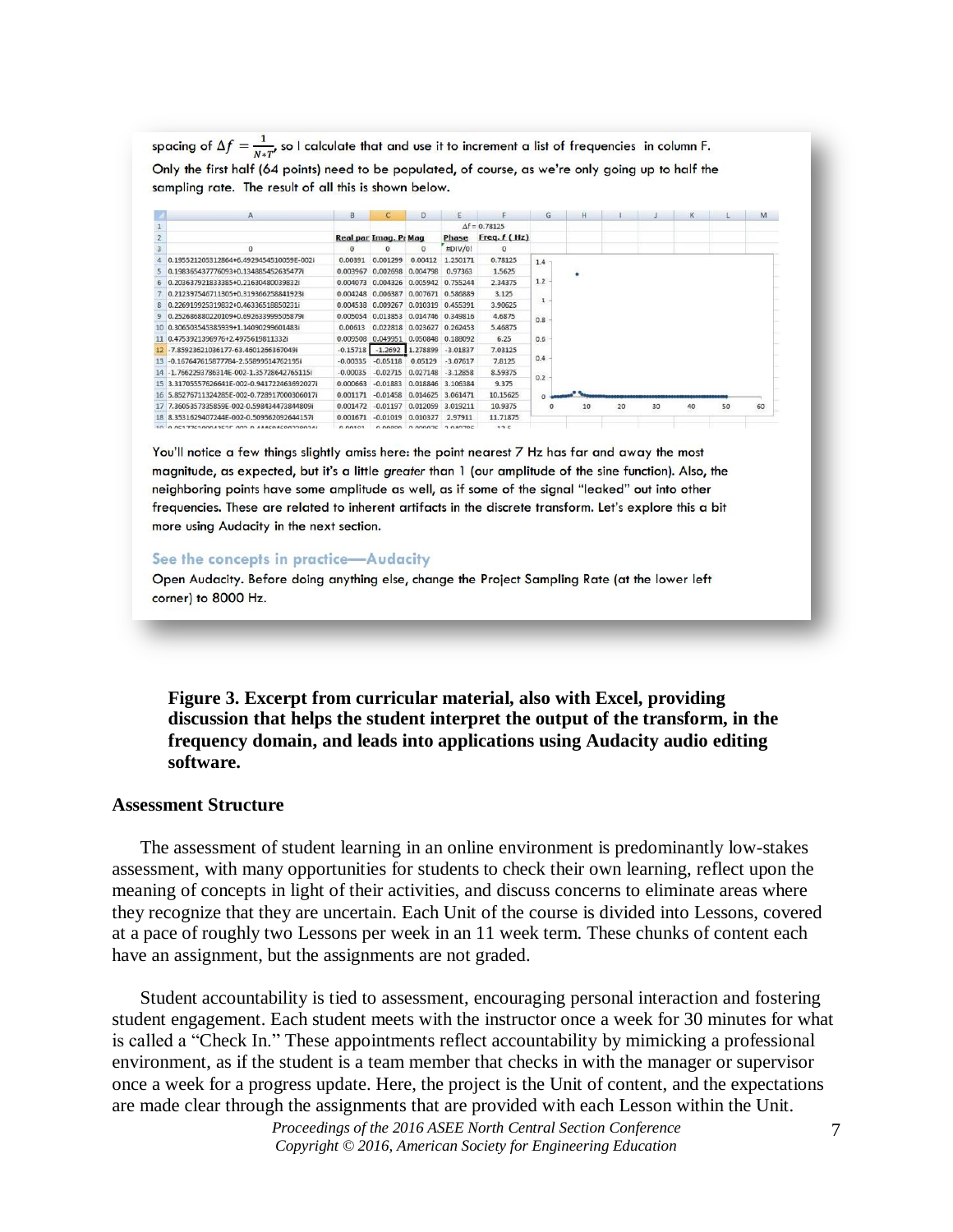Check In meetings are the opportunity to go over the assignments, clear up any misconceptions—these often emerge in conversation, if the student didn't recognize them at the outset—and plan ahead for the coming week. Students not available on campus for an office visit conduct these meetings via Skype or telephone.

| On pace with the course                                          |                                                                                                                                                                                     |   | Check In appointment       |  |  |  |  |  |
|------------------------------------------------------------------|-------------------------------------------------------------------------------------------------------------------------------------------------------------------------------------|---|----------------------------|--|--|--|--|--|
| All work submitted on time,<br>$\Box$<br>up to date and complete |                                                                                                                                                                                     | □ | Kept as planned            |  |  |  |  |  |
| Lessons are<br>⊓<br>late/incomplete, with prior notice           |                                                                                                                                                                                     | ⊓ | Adjusted with prior notice |  |  |  |  |  |
| ⊓<br>Lessons are<br>late/incomplete, without prior<br>notice     |                                                                                                                                                                                     | ⊓ | Met, but late              |  |  |  |  |  |
|                                                                  |                                                                                                                                                                                     | □ | Missed Follow up:          |  |  |  |  |  |
| Quality of the work                                              |                                                                                                                                                                                     |   |                            |  |  |  |  |  |
| Outstanding                                                      | Demonstrates clear command of concepts or calculations through answers to<br>assignment questions or Check In conversation.                                                         |   |                            |  |  |  |  |  |
| Satisfactory                                                     | Most concepts or calculations are clearly understood prior to Check In;<br>misconceptions are removed in conversation.                                                              |   |                            |  |  |  |  |  |
| <b>Marginal</b>                                                  | All or nearly all work is attempted, but many misconceptions or major errors<br>indicate the content was not well understood. The Check In resolved some or all<br>of these issues. |   |                            |  |  |  |  |  |
| Unsatisfactory                                                   | All or nearly all work is attempted, but significant errors indicate the content was<br>not understood. The Check In didn't resolved many of these major issues.                    |   |                            |  |  |  |  |  |
| Unattempted                                                      | All or much of the work was not attempted. The Check In involved basic<br>learning.                                                                                                 |   |                            |  |  |  |  |  |

# **Table 2. Rubric for Check In meetings**

The Check In meetings are part (40%) of the grade, and represent student performance on a day-in-day out basis. The rubric for evaluating student performance in these Check In meetings gives significant weight to content knowledge, but also includes professional behavior, as described in Table 2.

The rest of the course grade is determined by Unit Tasks, major written assignments designed to replicate tasks from a professional setting. Here, the students show that they have achieved the Unit learning outcomes as they demonstrate concept knowledge, skill with the tools of the course (for example, making good quality recordings in Audacity and analyzing the recordings using features of the software), and exercise communication skills. The first three Units have tasks worth 12% of the course grade, and each has a rubric tailored to the assignment. The rubrics are distinct, but all have a criterion for professional communication. These higherstakes writing tasks are more suited to the online environment than tests, where proctoring becomes a concern.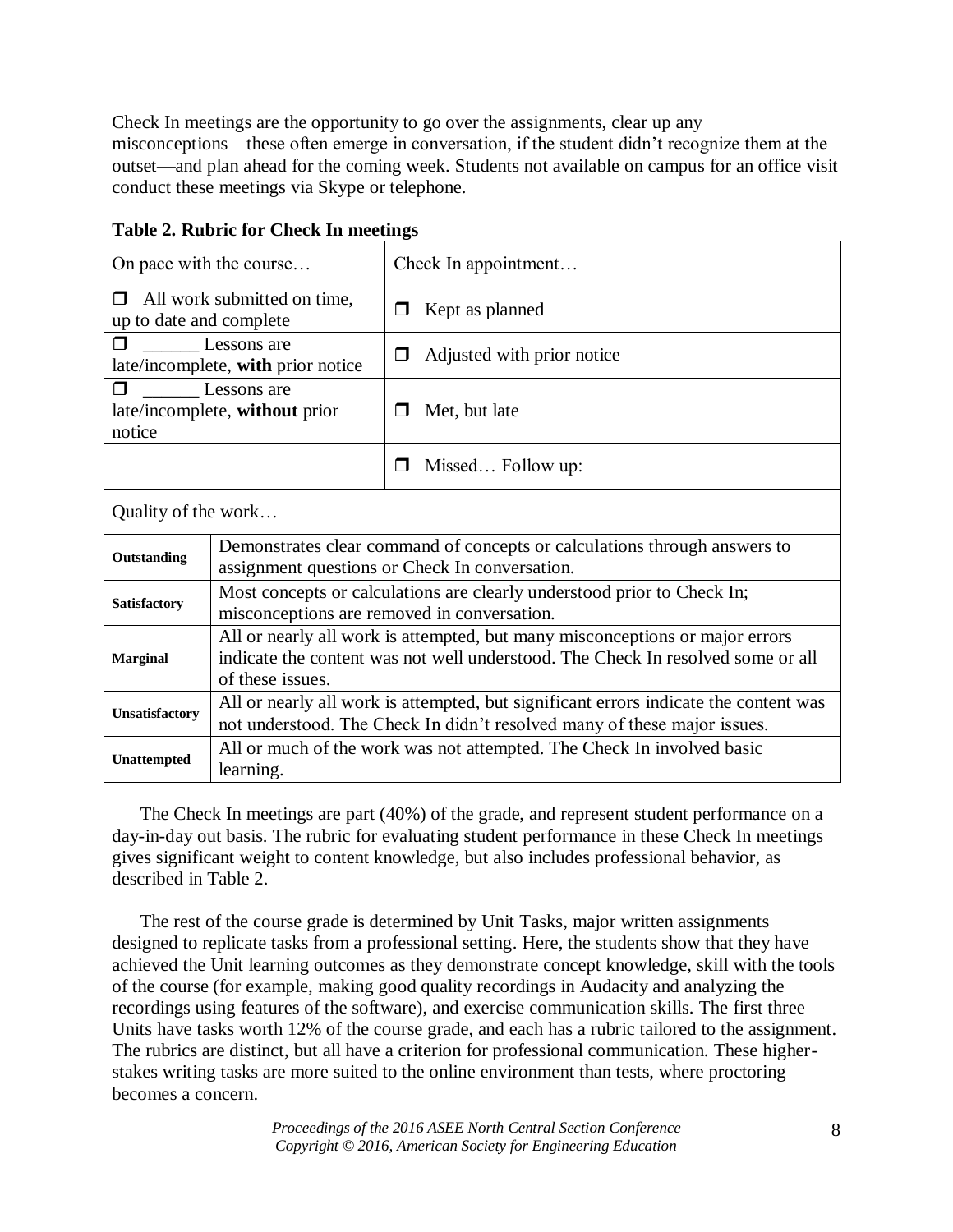The final Unit Task involves students in a consulting role, providing a recommendation for remediation of an architectural acoustics case or noise control problem. Skills and knowledge from the entire course is likely to be utilized in this final Unit Task, and so this serves as a final learning experience. (There is no final exam.) The primary deliverable is a formal report appropriate for communication to a client. With an eye toward improving communication skill, a draft is required roughly one week before the final version is due. Feedback is provided on this draft, and it's worth a small portion of the points. Because the scale of this task is significantly greater than the other Unit Tasks, it is worth twice as much (24% of the course grade).

#### **Assessment of the Course**

Student feedback drove much of the evolution of the course, and specific suggestions were implemented to fine tune the details of course delivery and procedures. Table 3 provides examples from a range of impactful student comments. Support for reading assignments remains as an area for development in the course; questions over the reading will be developed, and with some support, video mini-lectures from the acoustics laboratory with demonstrations would supplement the assigned reading.

Check In meetings developed out of a exigency in retention. Being an online class without regular classroom time in a student's schedule, procrastination became a problem for busy engineering students. Students would put off work for this course (only an elective, no face-toface accountability) until they ultimately would end up dropping the course. One term this affected nearly one third of the students originally enrolled. Implementing the Check In meetings brought the problem under control; now in a class of ten, a single student may drop, which is reasonable for an elective.

The niche in which this elective acoustics course fits allows a fairly small enrollment. In line with best practices for online education, a soft maximum of 12 is allowed (enrollment can go higher with permission). This accommodates the intensive one-on-one attention from the instructor for Check In meetings and assessment of student writing. However, comparison to an upper level physics course in a specialty field, with four contact hours per week plus office hours, shows that six hours of Check In meetings is not unreasonable. The personal attention is also an attractive feature for recruiting students to the acoustics program.

#### **Conclusions**

This elective acoustics course was designed from its beginnings to incorporate experiential learning, relevant content and authentic assessment. The student focused activities that replaced most of the lectures in a face-to-face studio environment allowed for an easier transition to an online delivery mode that emphasizes active learning. Challenges in facilitation, particularly in promoting student engagement, were met through intentionally designed interaction between students and the instructor. Through student feedback and thoughtful instructional design, the course has evolved into its present form, optimized for science and engineering students with a practical mindset.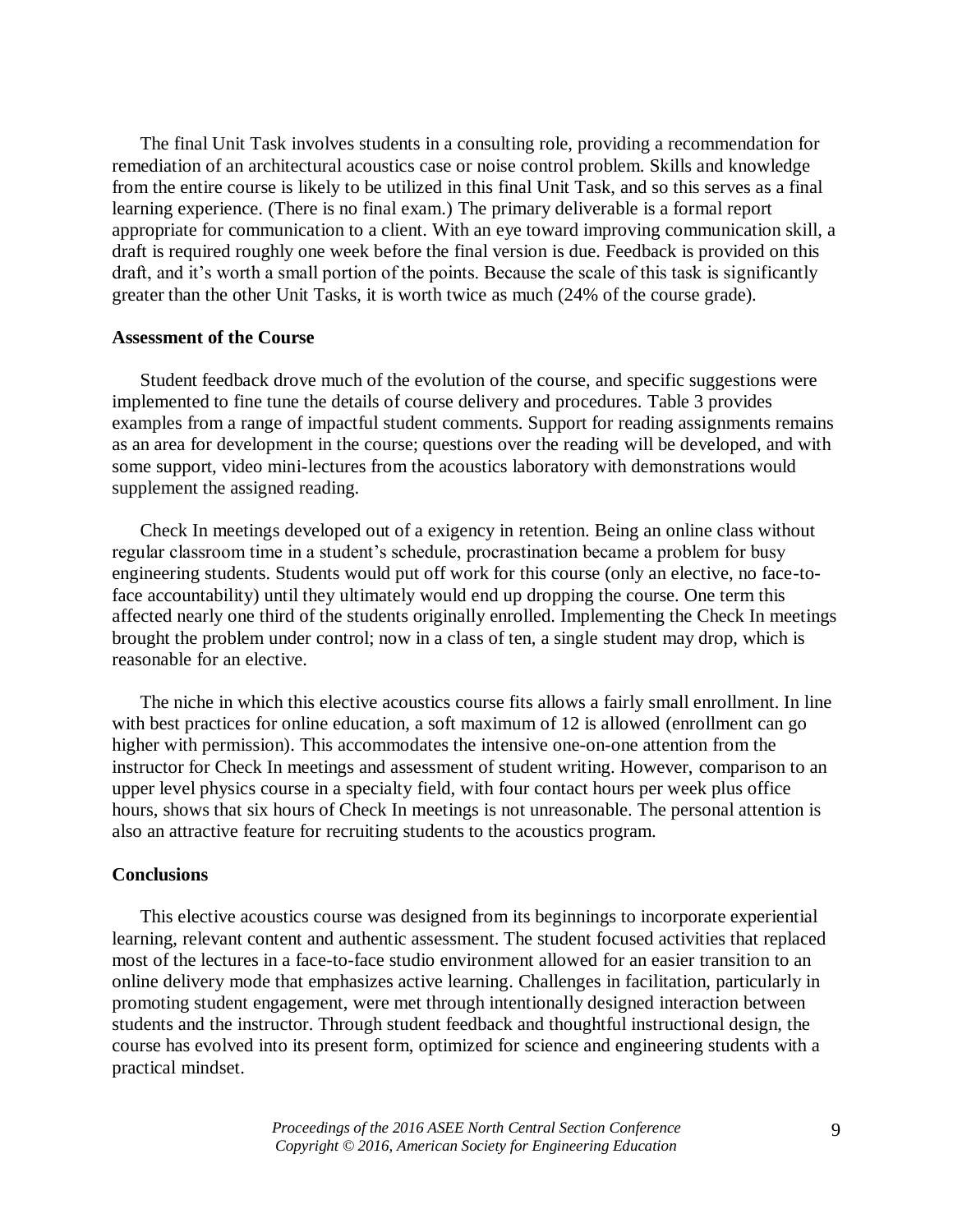## **Table 3. Student comments from anonymous midterm survey instruments**

**Survey instrument:** *This course will be revised for the next time it's offered. Please jot down your thoughts:* 

- *What were the strongest parts of the course, and why were they helpful to you in learning the material?*
- *What two or three aspects should be improved, and how can we improve them?*

The strongest part of the course was *the online lab/work at your own pace/a guided, find your own answers type approach.* It helps the information learned to be remembered. The second strongest part was *great instructor feedback*. Having this feedback was crucial to staying on task in this unit. The weekly emails and detailed feedback on homework was monumental.

Hm - part of the course? That is difficult; I have learned a great deal from many of the resources. The activities are structured well for the most part and the external resources have usually been helpful, although the one textbook used two lessons ago (I think) was very difficult to find things in. I liked the animated site that explained resonators.

One of the biggest areas that needs to be improved is content. I don't think the course needs less content, *but it'd be nice if the course was two courses* or if there was an intro into this course. In the beginning the content was a bit overwhelming and needed lots of time to digest.

The large reading sections sometime make it difficult to find the important information. It has not be bad up to this point, but when we are told to read I often wonder if I got the information I was ment to find. This is mostly because there is not a class room discussion to reinforce the topics, the meetings do help a lot to make up for this.

# **Bibliography**

- 1. M. Prince, "Does Active Learning Work? A Review of the Research," Journal of Engineering Education, **93** (3), 223-231 2004.
- 2. A. Sher, "Assessing the relationship of student-instructor and student-student interaction to student learning and satisfaction in Web-based Online Learning Environment," Journal of Interactive Online Learning **8** (2), 102- 120, 2009.
- 3. See, for example, "Courses | Texas Acoustics," *Texas Acoustics | Fostering education, research and service in acoustics*,<http://www.texasacoustics.org/academics/courses>(26 January 2016).
- 4. K. L. Gee and T. B. Nielsen, "Resource Letter APPO-1: Acoustics for Physics Pedagogy and Outreach," Am. J. Phys. **82** (9), 825-838 (2014).
- 5. I. J. Busch-Vishniac and J. E. West, "Acoustics courses at the undergraduate level: how can we attract more students?" Acoustics Today **3** (2), 28-36 (2007).
- 6. S. Smith, "A commentary on the State of Engineering Education," Sound & Vibration, **38**(7), 5-6 (2004).
- 7. R. Bittle, "More on the State of Engineering Education," Sound & Vibration, **38**(10), 5 (2004).
- 8. P. Avitable, "And more again on the State of Engineering Education, part 1 of 3 Dirty Hands," Sound & Vibration, **39**(5), 5-6 (2005).
- 9. P. Avitable, "And more again on the State of Engineering Education, part 2 of 3 Improvement," Sound & Vibration, **39**(6), 5-6 (2005).
- 10. P. Avitable, "And more again on the State of Engineering Education, part 3 of 3 Thoughts," Sound & Vibration, **39**(7), 5-6 (2005).

*Proceedings of the 2016 ASEE North Central Section Conference Copyright © 2016, American Society for Engineering Education*